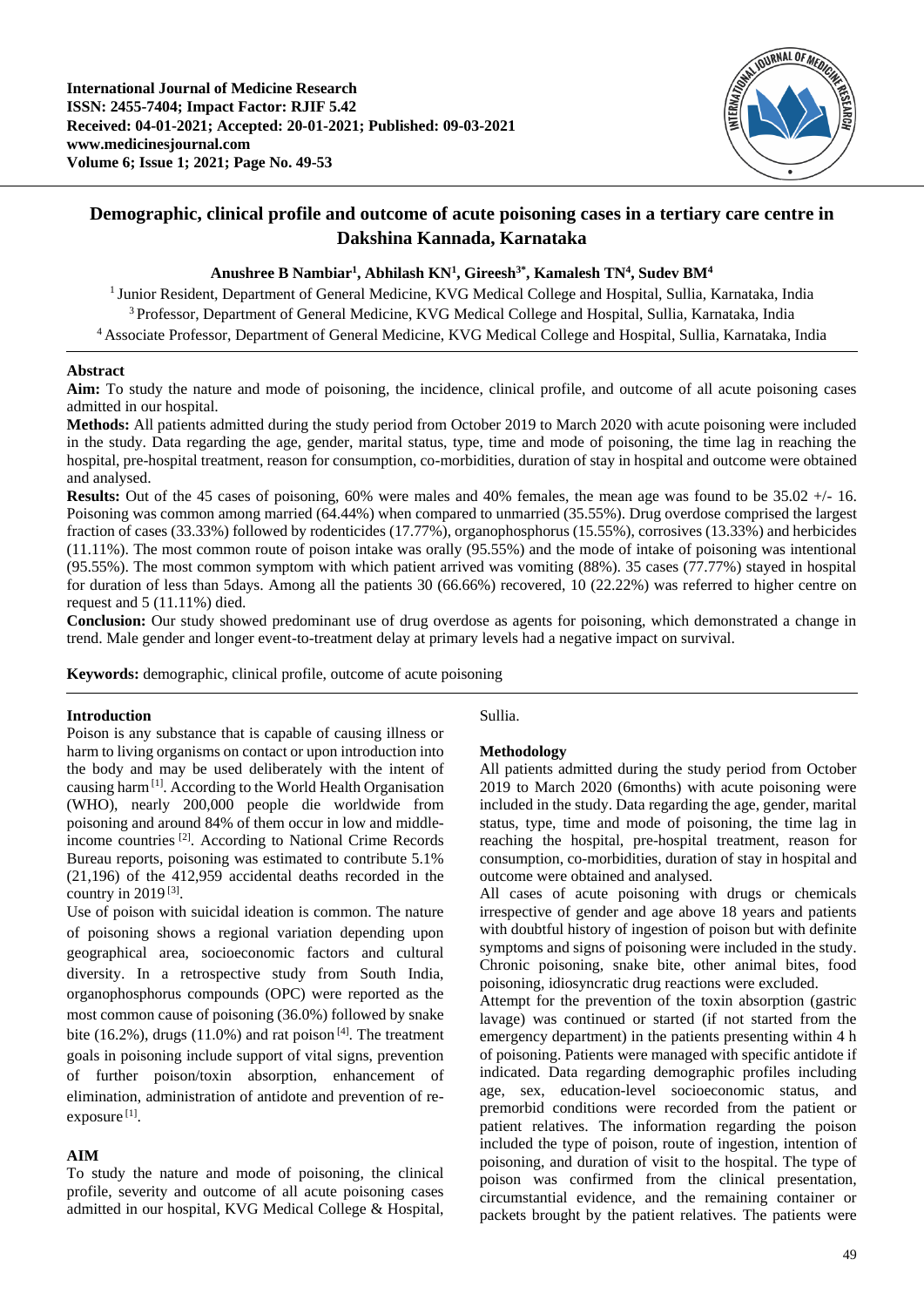grouped into drug overdose, organophosphorus, rodenticides, corrosives, herbicides, metal poisoning, plant poison and unknown compound consumption. The outcome of the patients was studied.

The patients' data were recorded in Microsoft Excel and IBM SPSS statistics was used for data analysis. The study included continuous, discrete as well as categorical data. The continuous data were presented as mean and standard deviation while categorical data were presented as frequency and percentage.

#### **Results**

atotal of sixty were admitted during the study period with poisoning of which forty-five cases of acute poisoning who fulfilled the inclusion criteria were included in the study.

In our study poisoning was seen common among males (60%) than females (40%). The median age was found to be 35.02 +/- 16.45*.*(table 1) Acute poisoning was found to be more common among married (64.44%) when compared to unmarried (35.55%). Of all the patients, 12 (22.66%) were suffering from comorbid conditions. Majority of patient belonged to low socioeconomic group (85%).



**Fig 1**

Drug overdose comprised the largest fraction of cases (33.33%) followed by rodenticides (17.77%), organophosphorus (15.55%), corrosives (13.33%) and herbicides (11.11%). There were also 2 cases of copper poisoning, 1 case of plant poison and 1 patient with unknown compound consumption. (*table 2*)





The time interval between poisoning and arrival at tertiary care centre was within 1hour to 4 hours. (*table* 3) The most common route of poison intake was orally (95.55%). (*table* 4)The most common mode of intake of poisoning in our study was intentional (95.55%) with interpersonal problem being the most common cause for poisoning.

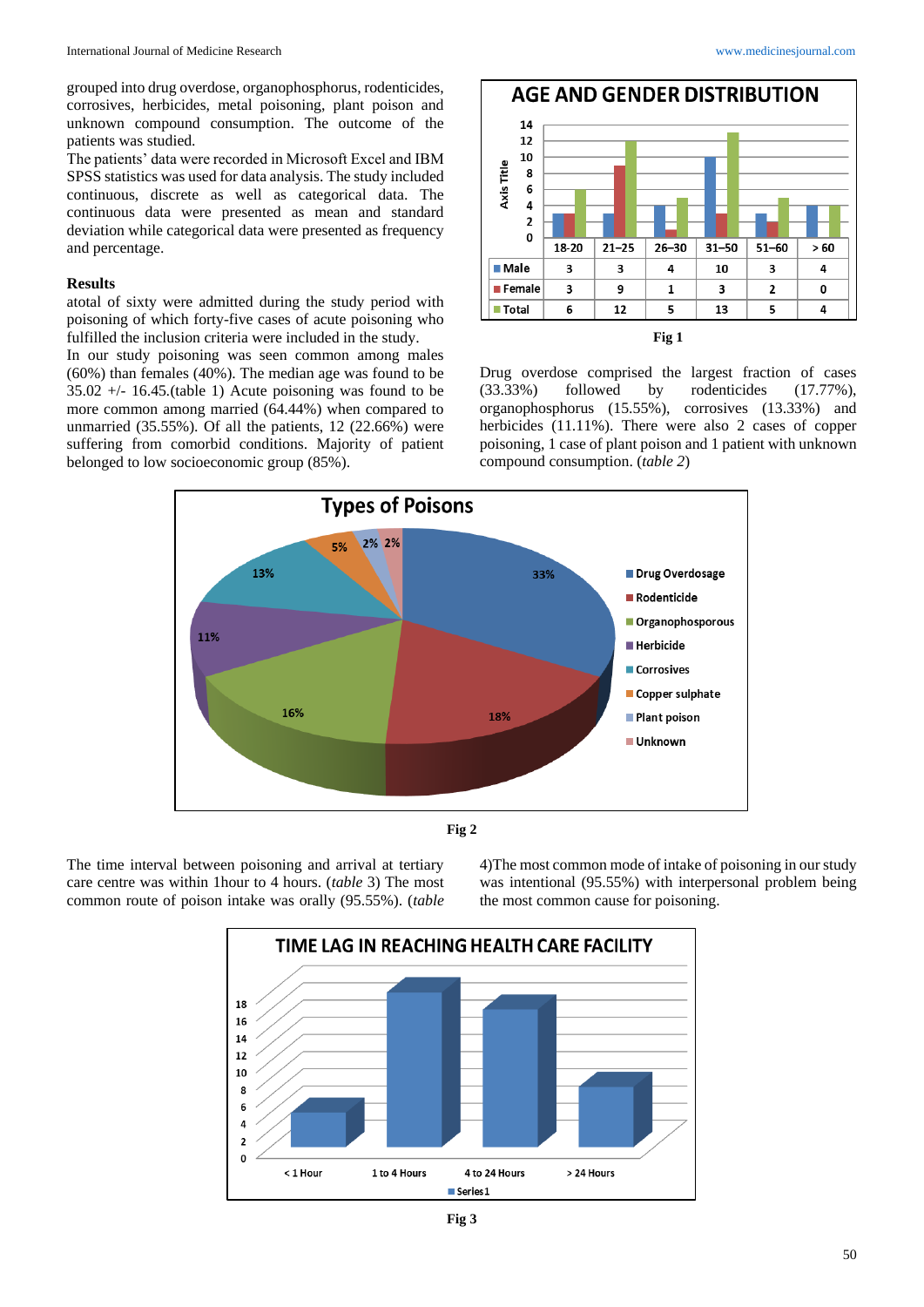

The most common symptom with which patient arrived was vomiting (88%). The other symptoms with which patient presented were nausea, pain abdomen and altered sensorium. (*Table* 5)





In our study majority of patients (64.44%) had taken poison less than the lethal dose. Of the 17 patients who took lethal dose only 5 succumbed. 35 cases (77.77%) stayed in hospital for duration of less than 5days. (*table*6)





Among all the patients 30 (66.66%) recovered, 10 (22.22%) got referred to higher centre on request (even after referral were followed up) and 5 (11.11%) died. All deaths were due to herbicide (paraquat) poisoning. (*table* 7)

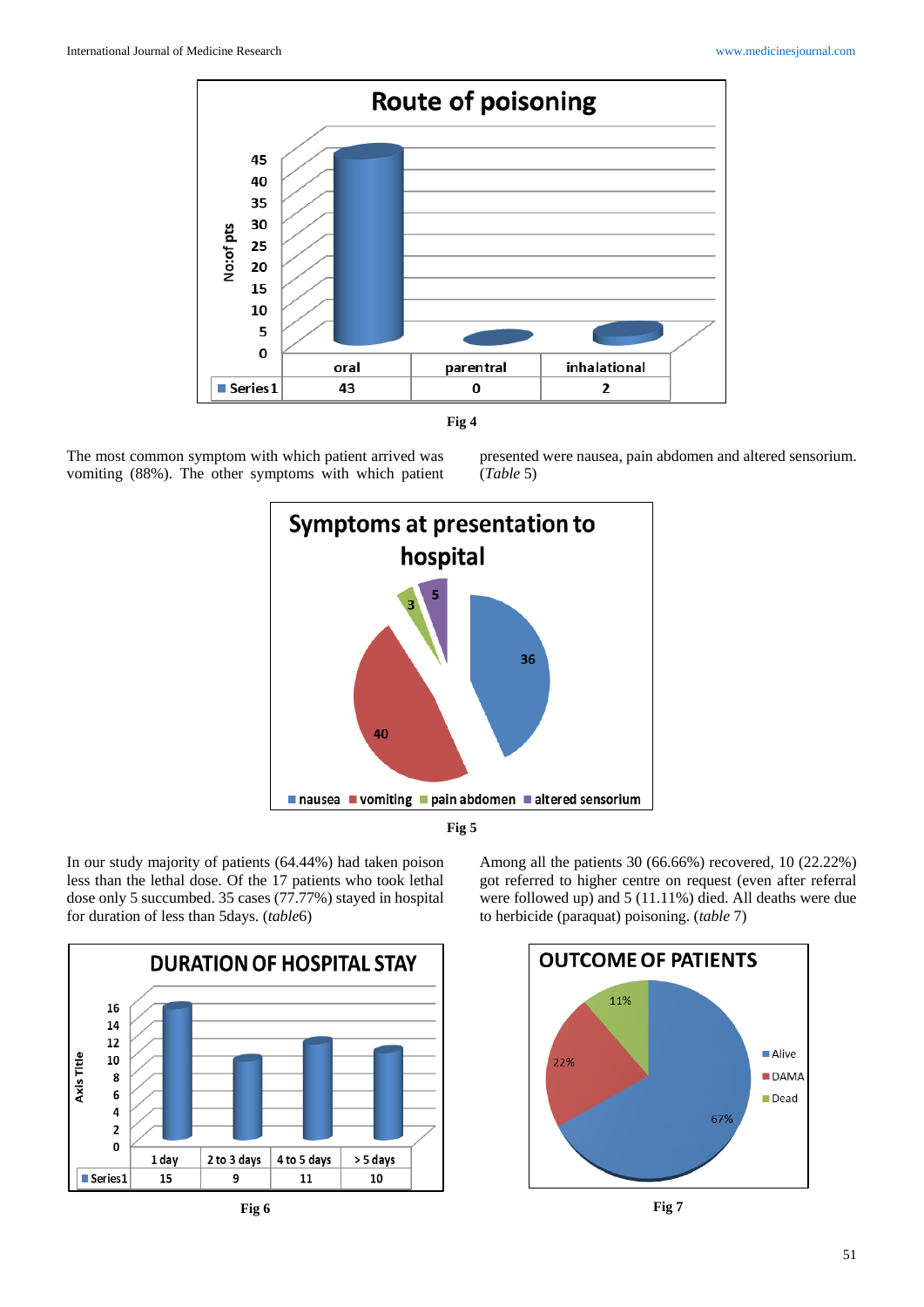#### **Discussion**

Acute poisoning is an important health hazard and the cause of mortality and morbidity worldwide. Toxidromes, characteristic clinical syndrome, may be associated with certain poisoning and thus helps in diagnosis. All patients may not have all features associated with toxins and toxindromes can overlap. The diagnosis and management can be challenging and complicated by the wide variation in the pattern of poisoning which depends on the various factors such as geographical area, socioeconomic status, literacy rate, age, availability of the poison and presence of various comorbid conditions<sup>[5]</sup>.

In the study period of 6months majority of cases of acute poisoning who got admitted were in the age group of 31 to 50 years (28.8%) with a higher proportion of males (60%) compared to females (40%). Dash S K *et al*. study on socioeconomic profile on poisoning cases also showed similar result  $[6]$ . A five-year retrospective study by TanujKanchan *et al*. also showed poisoning were more common among adult males  $[7]$ . The high proportion of poisoning among adult males in their most active age may be due to a lot of personal and social responsibilities related with the career and family responsibilities.

In our study drug overdose comprised the largest fraction of cases (33.33%) followed by rodenticides (17.77%), organophosphorus (15.55%), corrosives (13.33%) and herbicides (11.11%). There were also 2 cases of copper poisoning, 1 case of plant poison and 1 patient with unknown compound consumption. In retrospective observational study on pattern of acute poisoning in a tertiary care hospital Karnataka, pesticide poisoning accounted for 62.8% of the cases. In another large 5-year retrospective study on hospitalized patients admitted with poisoning in Kerala, poisoning by pesticides and other non-medicinal substances accounted for 45.5% of the cases. These differences in the type of poisoning may partly stem from the varying catchment areas of the concerned hospitals  $[8, 9]$ .

In our study the most common route of poisoning was through intentional oral intake (95.55%). The most common symptom at presentation to hospital was vomiting which was seen in 40 (88%) of 45 cases. The study on poisoning profile and outcomes by Roshan Mathew *et al*. showed intentional intake as the major mode of poisoning (57%). The most common symptom was vomiting [10].

In our study the median time interval between poisoning and arrival at tertiary care centre was within 1hour to 4 hours and these patients had better outcome, whether the patient came directly to our institute or received medical attention outside. The study by Nithi Mittal *et al*. noticed a trend for better survival chances in patients who had received first aid at home and some outside treatment before reaching hospital. In another observational study on acute poisoning in West Bengal showed that delay in reaching treatment centres, particularly primary care, can negatively impact outcome [11, 12] .

The mortality with acute poisoning in a well-established centre with advanced life support is  $1\% - 2\%$  <sup>[13]</sup>. The mortality has been seen higher in the centre with limited critical care resources and with the delayed initiation of specific management. Among all the patients in our study 30  $(66.66\%)$  recovered, 10  $(22.22\%)$  got referred to higher centre on request and 5 (11.11%) died. All death in our study was due to herbicidal poison (paraquat consumption) and had taken lethal dose. Those patients who were referred on request also recovered, on follow up. A five year study on outcome of paraquatpoisoning by JS Sandu *et al*. showed high mortality among paraquat poisoning [14]. Another retrospective study on fatality of paraquatpoisoning by Sabzghabaee A M *et al.* also showed high mortality <sup>[18]</sup>. Our series compares well with other Indian studies, such as one done at a tertiary care hospital in Mangalore which reported overall mortality to be 15.4% and older studies where it was 17.3% [15, 16] . Singh *et al*. had observed very low mortality in acute poisoning, i.e., 2.8%, and this was due to the aluminium phosphide poisoning only [17].

# **Limitations**

This is a single centre-based study with small catchment area. The epidemiological data do not include cultural and religious data, and occupational data that could have provided additional information regarding clinical spectrum of poisoning.

#### **Conclusion**

In our study, we found predominant use of drug overdose as agents for poisoning, which demonstrated a change in trend from previous similar studies in which pesticides were commonly used. The ease of availability of drug may be the cause for this finding. Male gender and longer event-totreatment latency at primary care levels had a negative impact on survival. Measures to reduce lag time and provide immediate treatment at initial encounter may be effective in reducing duration of hospitalisation and possibly mortality in poisoning.

# **References**

- 1. Singh S, Sharma BK, Wahi PL, Anand BS, Chugh KS. Spectrum of acute poisoning in adults (10-year experience).
- 2. World Health Organization. International Programme on Chemical Safety: Poisoning Prevention and Management.
- 3. India Ministry of Home Affairs, National Crime Records Bureau. Accidental Deaths and Suicides in India. 2019.
- 4. Ramesha KN, Rao KB, Kumar GS. Pattern and outcome of acute poisoning cases in a tertiary care hospital in Karnataka, India. Indian journal of critical care medicine: peer-reviewed, official publication of Indian Society of Critical Care Medicine. 2009; 13(3):152
- 5. Cengiz M, Baysal Z, Ganidagli S, Altindag A. Characteristics of poisoning cases in adult intensive care unit in Sanliurfa, Turkey. Saudi medical journal. 2006; 27(4):497.
- 6. Dash SK, SitaramaRaju A, Mohanty MK, Patnaik KK, Mohanty S. Sociodemographic profile of poisoning cases. Journal of indian academy of forensic medicine. 2005; 27(3):133-8.
- 7. Kanchan T, Menezes RG. Suicidal poisoning in Southern India: gender differences. Journal of forensic and legal medicine. 2008; 15(1):7-14.
- 8. Unnikrishnan B, Singh B, Rajeev A. Trends of acute poisoning in south Karnataka. Kathmandu University medical journal (KUMJ). 2005; 3(2):149-54.
- 9. Chary RS, Sundaragiri S, Mittal C, Jamshid P. Study of poisoning trends in South India: A perspective in relation to Indian statistics. Journal of the Indian Society of Toxicology. 2017; 13(1):21-6.
- 10. DMathew R, Jamshed N, Aggarwal P, Patel S, Pandey